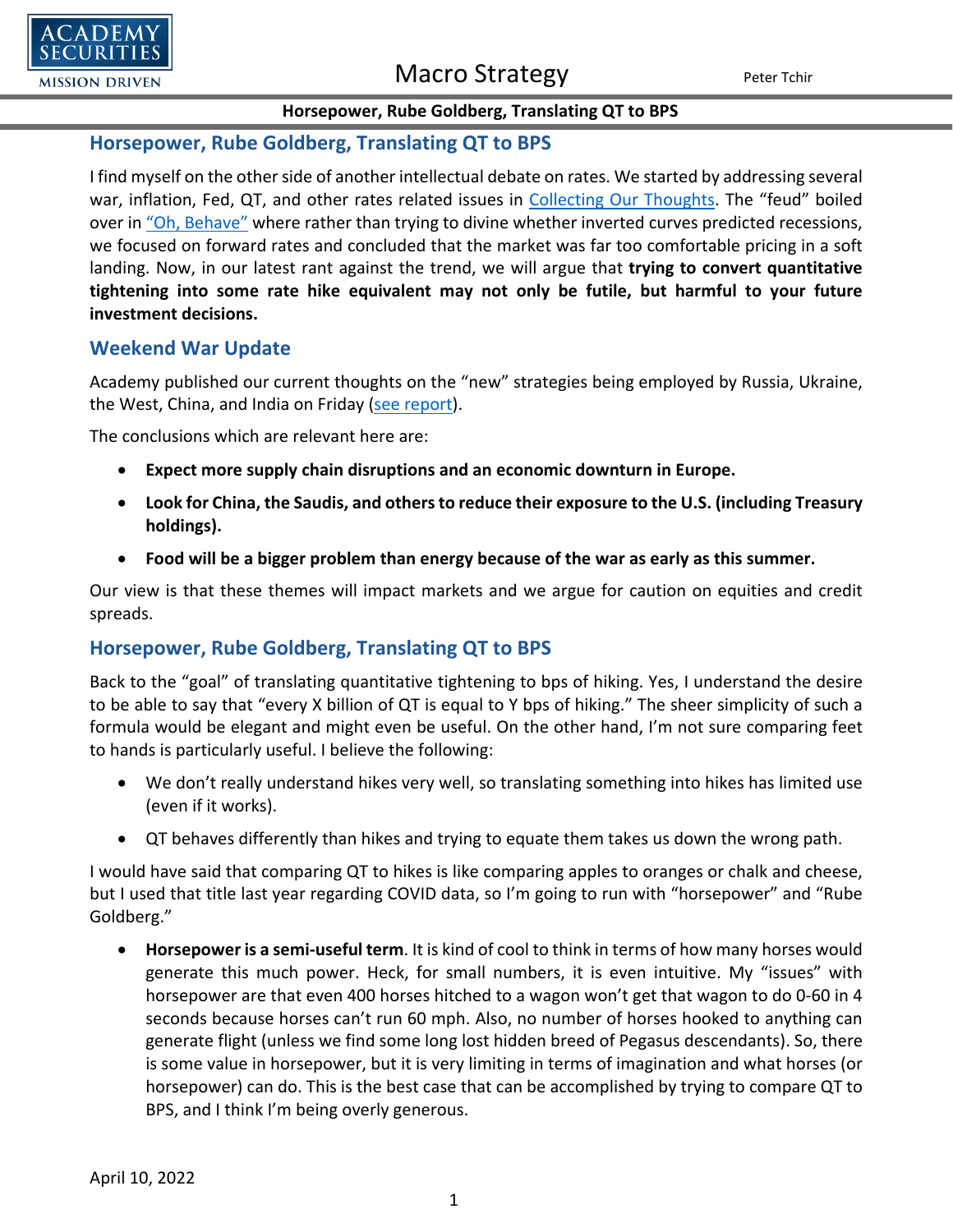#### **Horsepower, Rube Goldberg, Translating QT to BPS**

• **Rube Goldberg machines are famous for making a simple task overly complicated**. I am not sure why we are trying to convert balance sheet changes to hikes, when maybe we should just stick to the task of figuring out what balance sheet changes do. True balance sheet changes don't behave at all like rate hikes or cuts.

I will make two arguments in this report:

 $DFMY$ 

**MISSION DRIVEN** 

- We barely understand rates hikes, so converting something to something else that we don't fully understand makes little sense.
- Balance sheet changes behave differently and may have an identifiable impact on markets and the economy in a way that thinking about them in terms of rate changes is wrong.

## **We Barely Understand Rate Hikes**

Let's start with this assertion and see where it leads us.

#### **Rate hikes are very correlated with the Fed Funds Effective Rate.**

This is one thing that we know for certain as the Fed can participate in the market to ensure that the effective funds rate is in line with their policy goals every day.

I am willing to concede that if you tell me the Fed policy and Fed Target Rate, I can guess the Fed Funds Effective Rate within a couple of bps on most days (however, some weird year-end or quarter-end flows might make it tricky).

**So, the Fed Funds Effective Rate is almost 100% determined by Fed policy.** It is never encouraging when the first part of the analysis goes against the entire premise of the analysis, but bear with me.

### **Fed policy is reasonably correlated with short-dated T-bills, SOFR, LIBOR, BSBY, CP, and other money market instruments**.

Notice the use of "reasonably" as opposed to "almost 100%". There are a lot of factors that influence each market. T-Bills, for example, are often posted as collateral. There can be immense demand for T-Bills that change their relationship with Fed Funds Effective Rates over time. Regulations also play a huge role in the relationship between T-Bills and Fed policy rates. This is similar to SOFR, which is based on overnight Treasury repo, where there are strong correlations to Fed policy, but deviations can occur due to market moves (the Fed has implemented facilities to reduce those moves).

Then you move into markets that have a "credit" component. We have seen major deviations in times of stress between these markets and other markets. In March 2020, "knowing" where Fed Funds Effective was trading was of little to no use in figuring out where CP would clear that day.

#### **So even in securities with a 1-to-3-month maturity, we cannot say with certainty where they will trade just knowing Fed rate policy.**

Yes, we have a "good" idea, but this is a very short timeframe and almost directly tied to the rate the Fed sets and we cannot say with "certainty" what it means.

#### **By the time we get to the 10-year Treasury, Fed policy can have competing influences.**

Yes, I skipped from 3 months to 10 years, but I'm on my way to Augusta and typing on planes gets old quickly, plus I think this makes my point well enough without gradually working our way here.

April 10, 2022 • Expectations of a higher terminal rate on Fed Funds should push 10-year Treasury yields higher.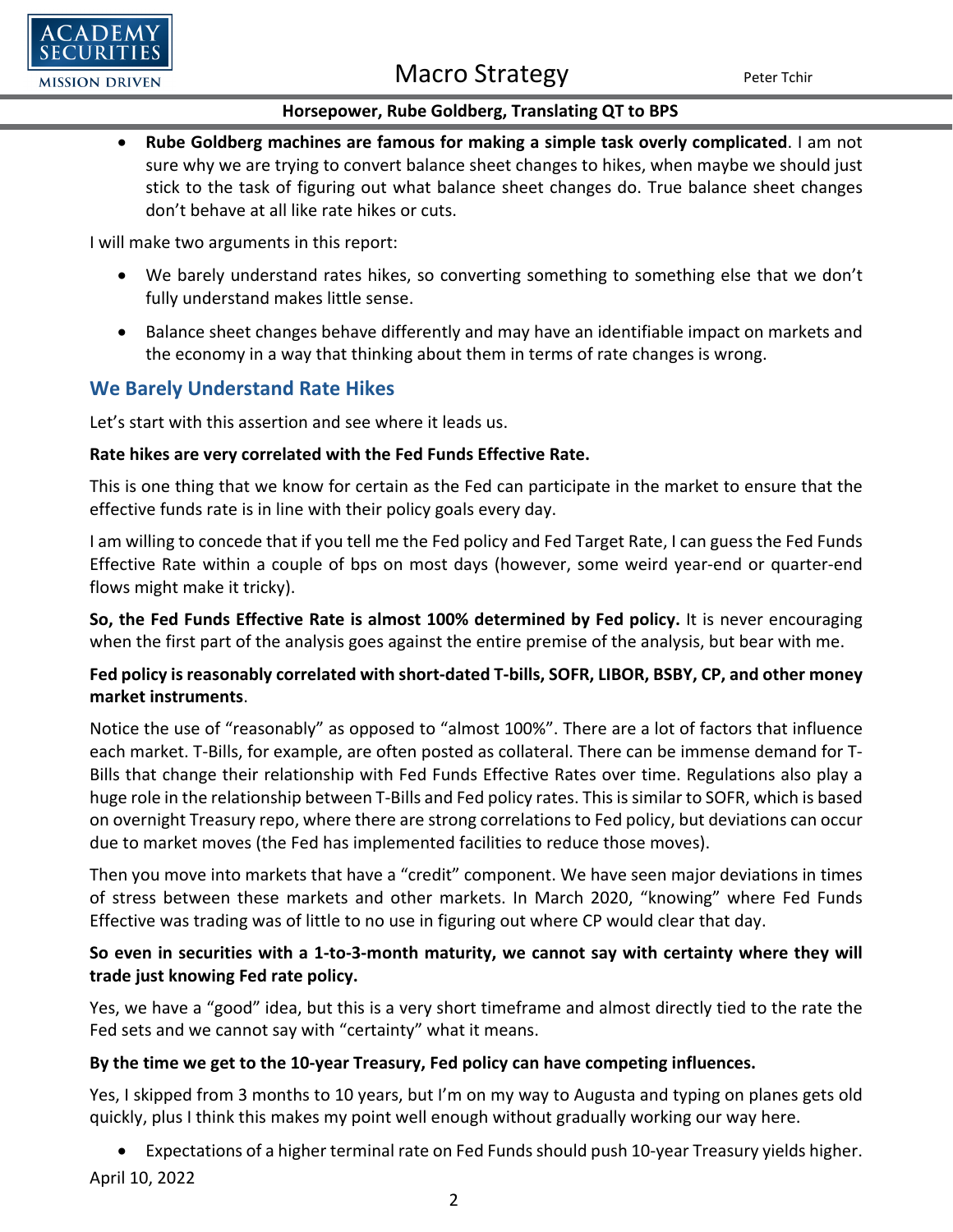

#### **Horsepower, Rube Goldberg, Translating QT to BPS**

It seems logical that if you believe we can reach a "balanced" state, i.e., Fed Funds will be say, 2.5% for years, then the 10-year should reflect that plus some risk premium.

• If, on the other hand, you believe that the Fed will hike too quickly, slow demand and new supply, hit housing too hard, and create a drag on earnings as bond interest goes up, then you could see that the **10-year yield can move lower while the Fed Funds rate is moving higher.**

#### **I could not say with any degree of certainty, even over weeks, whether a higher Fed Funds Rate (i.e., rate hikes) means higher 10-year yields or lower 10-year yields.**

Maybe I'm wrong and it is obvious to everyone else how Fed Funds affect the 10-year, but I don't see it. There are so many factors affecting 10-year Treasury yields, which are as important or more important on both short- and long-term horizons than Fed Funds. Mortgage markets and convexity hedging plays a big role. Corporate debt issuance can impact Treasury markets as they compete for dollars and regulatory rules can have an even bigger influence.

### **Given 20s are yielding much more than 10s and 30s, which is unique to the U.S. (and discussed in more detail in ["Oh, Behave"](https://www.academysecurities.com/wordpress/wp-content/uploads/2022/04/Austin-Powers-on-the-Yield-Curve.pdf)), I'd argue that Fed Funds tells us little about longer-dated yields.**

If we don't know how Treasuries behave with respect to rate hikes, why would we have much confidence in how equities or the economy would respond? Valid questions, which I will attempt to address.

## **Rate Hikes on the Economy (and Inflation)**

Maybe, just maybe, the reason it is difficult to figure out where yields across the curve should be based on Fed policy has less to do with uncertainty around Fed policy and more to do with uncertainty of how Fed policy impacts the economy (inflation)?

## **If we can't figure out how Fed policy impacts the economy (and inflation), how can we figure out what Fed policy means for markets?**

- **Mortgage rates skyrocketed even before the first hike**. This might have more to do with anticipated QT in the mortgage arena, but nonetheless, we have had one measly little hike and mortgage rates have shot up. Housing data went from "insanely hot" to mixed (at least in some regions). With mortgage rates so much higher, could housing, one of the inflationary pressures the Fed is planning to fight (for a year or more with non-stop hikes, if various forecasts are to be believed), already be stalling? **What if the thing you are fighting has already yielded?**
- **Energy prices.** I will focus on this for a moment. As you know, I've been arguing for aggressive spending on building out sustainable energy while reinvesting in existing energy sources and infrastructure so we can have a feasible long-term plan that doesn't leave us at the mercy of foreign suppliers (like Europe has found itself caught up in). So far D.C. isn't heading down this path, but with the likes of Jamie Dimon championing "Marshall Plans for Energy" I am hopeful. I don't see how higher yields help. If I'm an energy company, and my borrowing costs go up, I probably pass that cost on to whoever is buying my energy (seems logical). If we finally decide to build a new refinery (or pipeline) in the U.S., the costs will be higher. I don't see how that doesn't get factored into the decision-making progress. **In a supply constrained market, raising rates only hurts the supply side of the equation.** Maybe enough demand destruction can offset that supply issue, but that seems to be anybody's guess.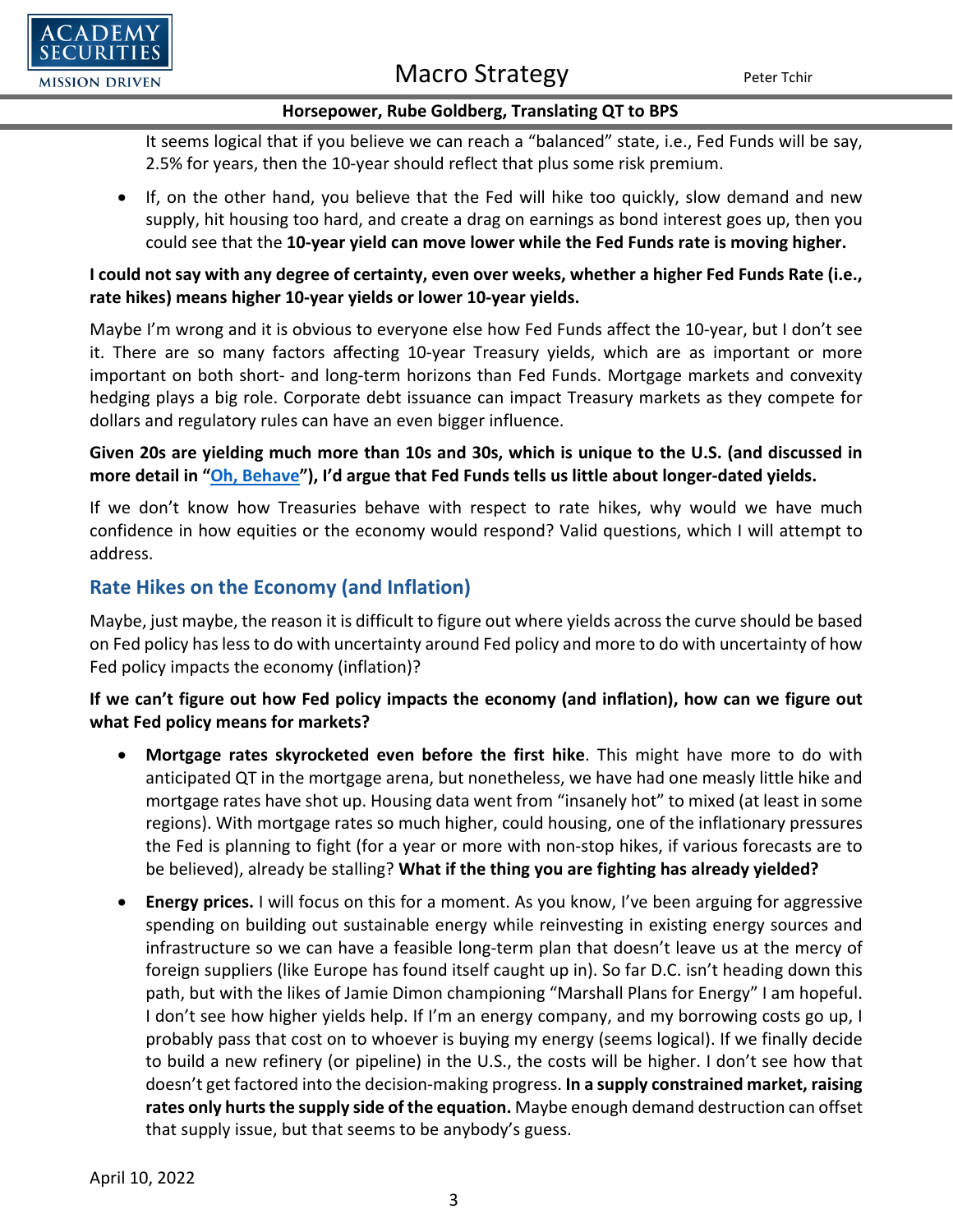

#### **Horsepower, Rube Goldberg, Translating QT to BPS**

- **All commodities.** I highlighted energy, but I think the battle of reducing demand more than hampering supply (without hurting the producers) is tricky and will not be successful across all products and markets.
- **Timing.** Supposedly it takes 3 to 6 months for a rate hike to show up in the economy. But, if the series of rate hikes has been so telegraphed, will it show up sooner? Maybe the mortgage market and housing market is a good example of that. Or will it show up later, as companies and individuals try to finish things ahead of the rate hikes? Could we see signs of last-ditch growth that aren't reflective of future prospects as companies and individuals respond to the threats of ongoing rate hikes?

**I think at best we have a "general" and "theoretical" view of how rate hikes impact the economy, but it is general and I am not sure that this applies well in a world experiencing supply chain issues and possibly a realignment of geopolitical issues.**

## **Educated Suppositions vs Scientific Method**

The Scientific Method would demand that:

- You have two similar groups.
- One group is "tested" and the other is the "control."
- Neither should know if they are the control or the tested group.

Basically, the scientific method is meant to test a hypothesis and does this by comparing it to the "not tested" group. The idea that neither the tested nor the control "know" which they are serves to add validity to the results.

Monetary policy doesn't have the ability to "test" hypothesis and "prove" what happens when it is applied. We can apply something and see what happens and assume some causation. We can look at different countries at various times and see what was done and what happened and reach some seemingly "logical" conclusions. But there are a lot of "leaps of faith" in that analysis. It is the best we have, but it is not definitive.

For those of you who have been reading T-Reports for a long time, you know this is where I like to talk about **double pendulums**. Double pendulums are where you take a "normal" pendulum and attach another pendulum to the first one. What I find fascinating is how difficult it is to predict the motion of a double pendulum. With enough computer power and extremely precise measurements, the movement can be predicted, but using the human eye, something that "looks" the same at the start follows vastly different paths. **Starting conditions matter and that applies to the application of monetary policy in the past.**

Basically, even at its best, the application of monetary policy doesn't have conclusive/proven results and the starting conditions seem fairly unique right now.

## **Monetary Policy Conclusion**

Currently I'm in the mode that the markets are pricing in too "soft of a landing" in what are very treacherous conditions, and that is BEFORE I try to account for quantitative tightening.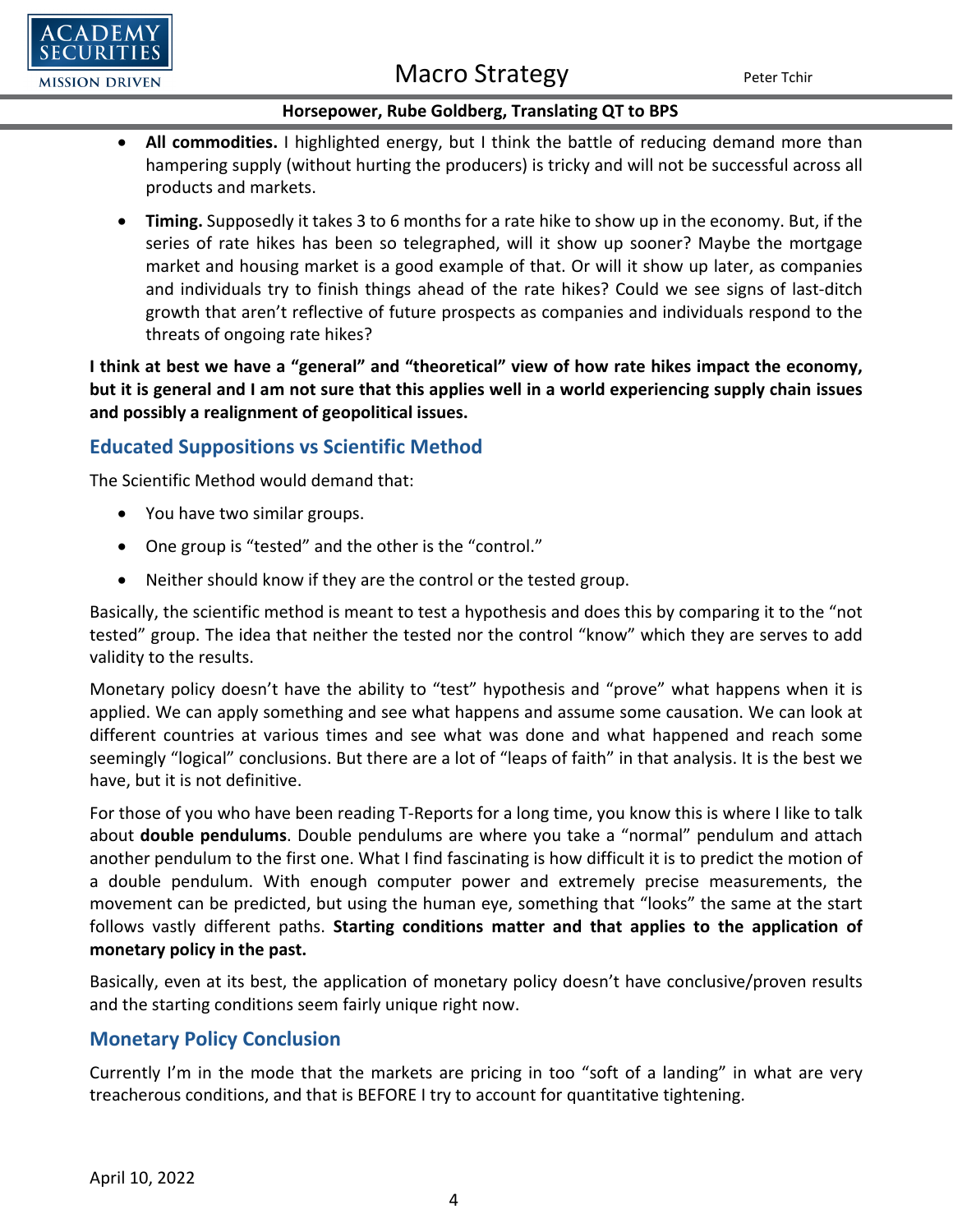



#### **Horsepower, Rube Goldberg, Translating QT to BPS**

### **Quantitative Tightening**

Given all my concerns about our ability to understand what Fed policy does, why are we so fixated on converting QT into a rate policy equivalent?

Why can't we look at QT as something different? Why would someone buying/selling/not buying assets behave anything at all like rate hikes?

Why would "selling" \$50 billion a month equate to some rate increase for that month? I'm not sure it is logical, at least not to me. I've seen people who can "walk" on their hands, but why would you? I've seen people who can "eat" with their feet, but why would you?

#### Let's just for a moment pretend like two different things are actually different  $\odot$ .

Buying, selling, or allowing to mature:

- When the Fed is growing their balance sheet it is adding bonds.
- When the Fed is reducing their balance sheet, it can do it in one of two ways:
	- o **Allowing maturing bonds to roll off**. That is the "preferred" method and should have the least amount of impact in the market. No one is taking capital directly from another source to get rid of these bonds (except the original borrowers, who presumably have accounted for that).
	- o **Selling bonds**. This is more "problematic" from my perspective, because it requires capital from an investor and creates a "chain reaction" where whatever that investor would have bought needs to have been bought by someone else, and so on and so forth. **The risk that the Fed may have to sell mortgage bonds (their maturity schedule doesn't fit well) may explain why the mortgage market has reacted so quickly and painfully – they are pricing in this selling pressure because it affects them directly.**

This is where I should run some models and equate Fed balance sheet size to rate policy, but I just cannot bring myself to do that because I don't think they act the same.

What we know (based on the minutes released this week):

- The Fed will mostly accomplish their targets in Treasuries with roll-off and will still have periodic re-investment and maybe some months of selling. But it is safe to say that we have mainly taken a buyer out of the market (on the Treasury side) rather than added supply.
- On the mortgage side, some amount of selling is likely, which is similar to adding more supply.

So how will this impact markets?

- If we need to issue fewer Treasuries than before, the effect should be minimal. In theory, we had to issue a lot of "extra" debt during the crisis that is now normalizing, so the event should be neutral. I'm not seeing that, especially as rising rates will increase our borrowing needs.
- Corporations have been issuing debt to "get ahead" of the hikes, so that supply is similar (so far) and not giving us any breathing room.
- Equity IPOs (including SPACs) have slowed dramatically. That lack of supply is a "positive" from the perspective of supply and demand of investment opportunities.

April 10, 2022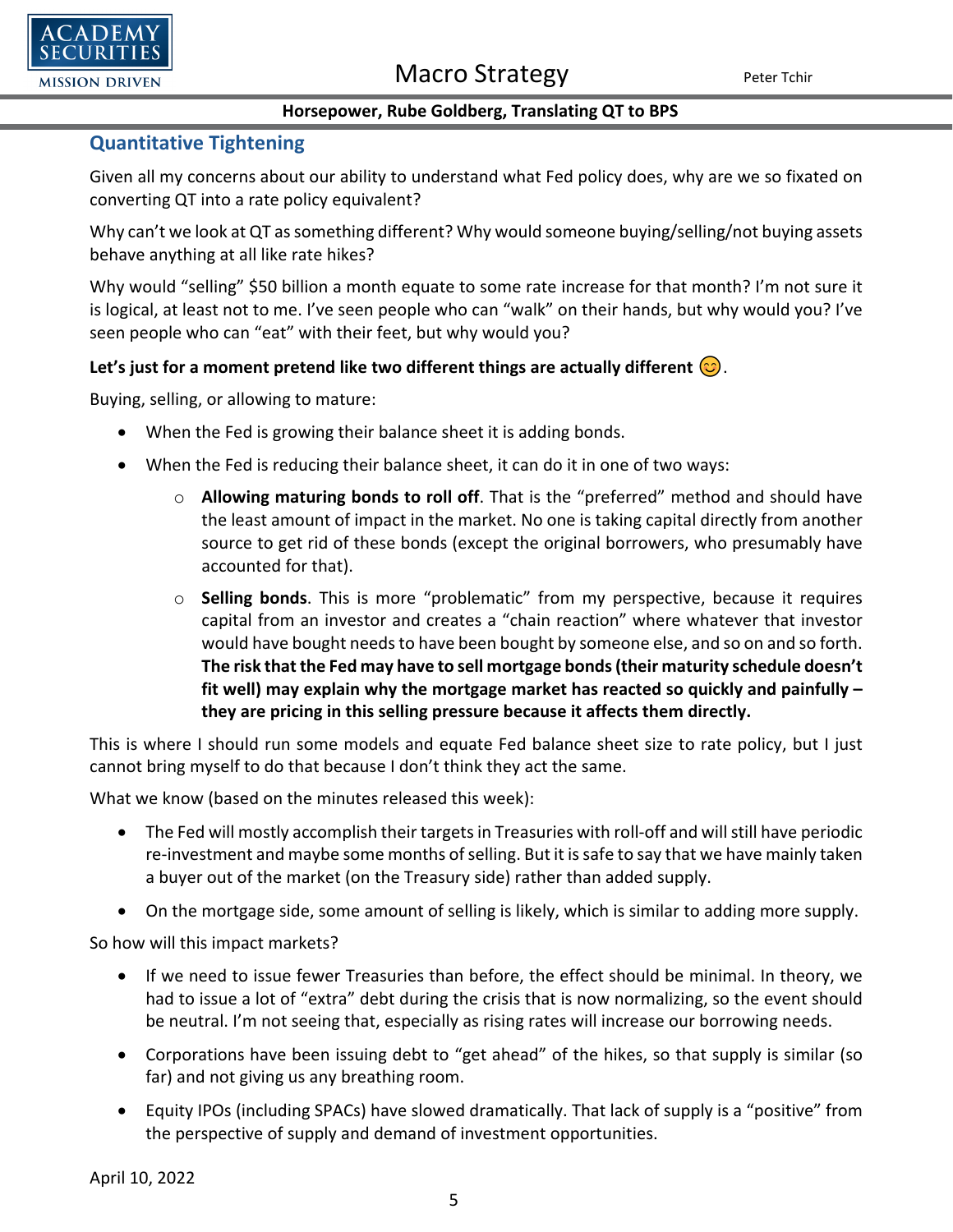

#### **Horsepower, Rube Goldberg, Translating QT to BPS**

Relative value:

• With some selling (of mortgages) and no buying of Treasuries, the supply of debt seems stable (for now) and yields are higher as you move down the curve than they have been. **I think investors of all stripes will take slightly less risk for the same potential return.**

I just keep thinking of Newton's cradle. The ball at one end was dropped (QE) and the ball at the far end spiked (riskiest assets in every asset class) and that ball is coming back. The effect will be muted, because it is more about roll-off than selling and it could be dissipated completely by having less supply as demand decreases, but we have a bit more turbulence in store.

**For me, QT is all about demand for assets, which has nothing to do with price or relative value and that process is now unwinding. The unwind will be smaller to the downside than it was to the upside, but expect it to hit and expect it do far more than "steepen" yield curves because every investor will have a decision to make, and this creates an opportunity for similar returns for less risk.**

## **Maybe QE Was Just a Rate Cut?**

Maybe QE was just a rate cut. Maybe I'm wrong about how QE behaved on the way higher, though I can't believe that X billion of anything is the same as going to negative yields (yes, I hate the concept of negative yields). So if the Fed could have achieved the same asset price response by going to -50 bps or something, I've wasted a couple hours of my life on this rant, but I just can't follow that to a conclusion that makes sense to me.

## **Bottom Line**

Between the war, the Fed tightening, and QT I am cautious on risk assets. If anything, I'm neutral on yields and think buying the 2-year could be interesting.

We need to price in something worse than the soft landing that seems to be priced in.

When everyone talks about QT as direct supply and demand for assets, I'll be more convinced it is priced in. In the meantime, watch supply of assets (especially Treasury issuance) closely.

**We will continue to do work on the impact of QT, but it will be in the context of roll-off versus selling, and overall supply of assets, rather than a mathematical effort to cram some level of balance sheet into some form of rate policy.**